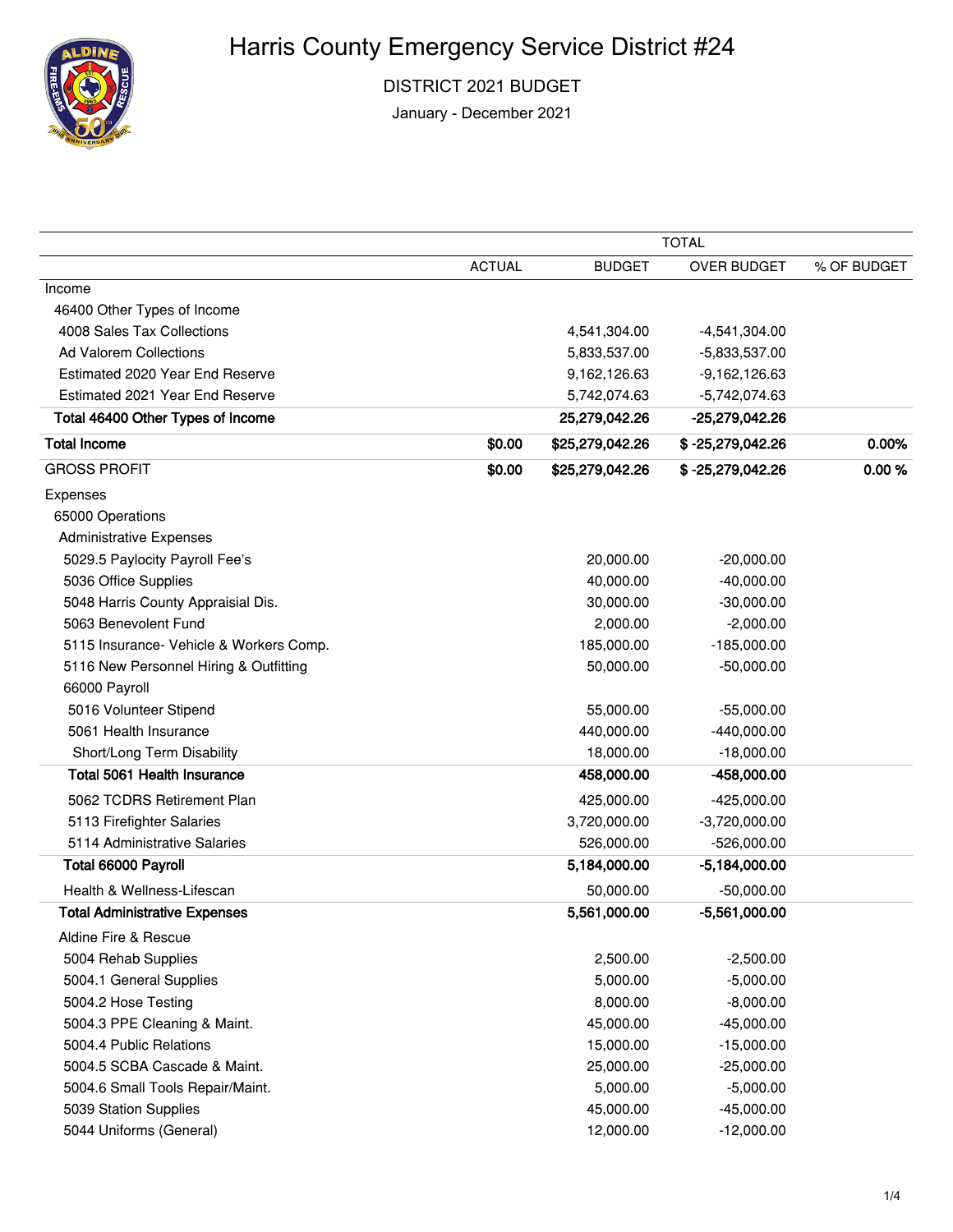

DISTRICT 2021 BUDGET

January - December 2021

|                                                | <b>TOTAL</b>  |               |                    |             |
|------------------------------------------------|---------------|---------------|--------------------|-------------|
|                                                | <b>ACTUAL</b> | <b>BUDGET</b> | <b>OVER BUDGET</b> | % OF BUDGET |
| 5044.1 Uniform Allowance                       |               | 55,000.00     | $-55,000.00$       |             |
| 5044.2 Footwear                                |               | 9,000.00      | $-9,000.00$        |             |
| <b>Total 5044 Uniforms (General)</b>           |               | 76,000.00     | $-76,000.00$       |             |
| 5046 Annual Employee Event                     |               | 22,000.00     | $-22,000.00$       |             |
| 5100 Awards and Recognition                    |               | 6,000.00      | $-6,000.00$        |             |
| 5117 Children's Holiday Party                  |               | 12,000.00     | $-12,000.00$       |             |
| 5117.1 Holiday Parade                          |               | 4,000.00      | $-4,000.00$        |             |
| Total 5117 Children's Holiday Party            |               | 16,000.00     | $-16,000.00$       |             |
| <b>Total 5046 Annual Employee Event</b>        |               | 44,000.00     | -44,000.00         |             |
| 5051 Fuel                                      |               | 55,000.00     | $-55,000.00$       |             |
| 5099.5 Firefighter Training & Travel           |               | 110,000.00    | $-110,000.00$      |             |
| 5099.6 Certifications                          |               | 9,000.00      | $-9,000.00$        |             |
| Total 5099.5 Firefighter Training & Travel     |               | 119,000.00    | $-119,000.00$      |             |
| 5101.1 Firefighting Tools & Equipment          |               | 14,000.00     | $-14,000.00$       |             |
| 5110.1 Emergency Ministries/CISM               |               | 5,000.00      | $-5,000.00$        |             |
| 5110.2 Executive Expenses                      |               | 15,000.00     | $-15,000.00$       |             |
| 5110.3 Employee Reimbursement                  |               | 1,000.00      | $-1,000.00$        |             |
| <b>Total 5110.2 Executive Expenses</b>         |               | 16,000.00     | $-16,000.00$       |             |
| 5118 Apparatus & Vehicle Maint.                |               | 135,000.00    | $-135,000.00$      |             |
| Communications                                 |               |               |                    |             |
| 5106 Communication Equip. Replacement & Repair |               | 15,000.00     | $-15,000.00$       |             |
| 5107 Dispatch                                  |               | 32,000.00     | $-32,000.00$       |             |
| 5108 Harris County Radio Services              |               | 25,000.00     | $-25,000.00$       |             |
| <b>Total Communications</b>                    |               | 72,000.00     | $-72,000.00$       |             |
| <b>Total Aldine Fire &amp; Rescue</b>          |               | 686,500.00    | $-686,500.00$      |             |
| <b>Professional Expenses</b>                   |               |               |                    |             |
| 5006 Post Office Fee's/Supplies                |               | 2,500.00      | $-2,500.00$        |             |
| 5014 Media Publishing                          |               | 1,000.00      | $-1,000.00$        |             |
| 5014.1 Mobile Communication                    |               | 25,000.00     | $-25,000.00$       |             |
| 5014.2 Record Reporting & Documents (ER)       |               | 4,000.00      | $-4,000.00$        |             |
| 5014.3 Software Contracts                      |               | 25,000.00     | $-25,000.00$       |             |
| 5033.5 Administration Training & Travel        |               | 28,000.00     | $-28,000.00$       |             |
| 5033.60 ESD #24 Commissioner Training & Travel |               | 20,000.00     | $-20,000.00$       |             |
| 5050 Legal Services                            |               | 65,000.00     | $-65,000.00$       |             |
| 5070 ESD #24 Administrative Expenses           |               | 70,000.00     | $-70,000.00$       |             |
| 5110 Professional IT Services                  |               | 50,000.00     | $-50,000.00$       |             |
| 5110.1 Audit Fee's                             |               | 15,000.00     | $-15,000.00$       |             |
| <b>Total Professional Expenses</b>             |               | 305,500.00    | $-305,500.00$      |             |

Station Maintenance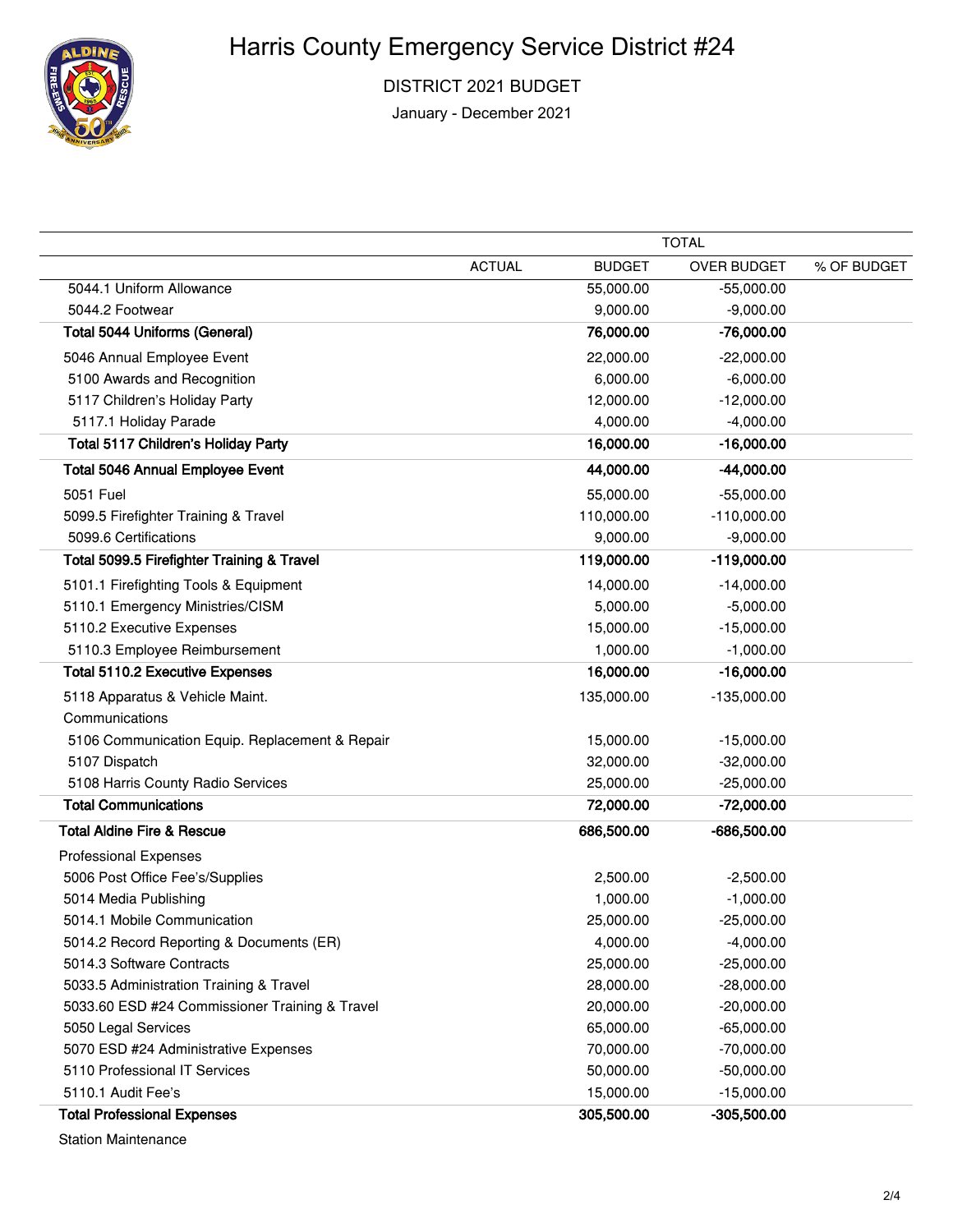

DISTRICT 2021 BUDGET

January - December 2021

|                                     |               | <b>TOTAL</b>  |                    |             |  |
|-------------------------------------|---------------|---------------|--------------------|-------------|--|
|                                     | <b>ACTUAL</b> | <b>BUDGET</b> | <b>OVER BUDGET</b> | % OF BUDGET |  |
| 5124.1 Comcast Cable & Internet     |               | 25,000.00     | $-25,000.00$       |             |  |
| 5124.2 Station Maintenance #11      |               | 29,000.00     | $-29,000.00$       |             |  |
| 5124.3 Station Maintenance #21      |               | 26,000.00     | $-26,000.00$       |             |  |
| 5124.4 Station Maintenance #31      |               | 42,000.00     | $-42,000.00$       |             |  |
| 5124.5 Telephone Expenses           |               | 19,000.00     | $-19,000.00$       |             |  |
| 5124.6 Waste Management-Disposal    |               | 20,000.00     | $-20,000.00$       |             |  |
| 5124.7 Admin Maintenance            |               | 14,000.00     | $-14,000.00$       |             |  |
| 5124.8 Station #41 Maint.           |               | 20,000.00     | $-20,000.00$       |             |  |
| <b>Total Station Maintenance</b>    |               | 195,000.00    | -195,000.00        |             |  |
| <b>Station Utilities</b>            |               |               |                    |             |  |
| Electricity                         |               |               |                    |             |  |
| 5025 Station 11-Aldine Bender       |               | 12,000.00     | $-12,000.00$       |             |  |
| 5025.1 Station #21-Humble Westfield |               | 12,000.00     | $-12,000.00$       |             |  |
| 5025.2 Admin Building               |               | 6,000.00      | $-6,000.00$        |             |  |
| 5025.3 Station #41                  |               | 9,000.00      | $-9,000.00$        |             |  |
| 5038 Station 31-Imperial Valley     |               | 20,000.00     | $-20,000.00$       |             |  |
| <b>Total Electricity</b>            |               | 59,000.00     | -59,000.00         |             |  |
| Gas                                 |               |               |                    |             |  |
| 5012 Station 11- Aldine Bender      |               | 3,000.00      | $-3,000.00$        |             |  |
| 5012.1 Station 21-Humble Westfield  |               | 3,000.00      | $-3,000.00$        |             |  |
| 5012.2 Admin Building               |               | 2,000.00      | $-2,000.00$        |             |  |
| 5012.3 Station #41                  |               | 2,200.00      | $-2,200.00$        |             |  |
| 5021 Station 31-Imperial Valley     |               | 6,000.00      | $-6,000.00$        |             |  |
| <b>Total Gas</b>                    |               | 16,200.00     | $-16,200.00$       |             |  |
| Water                               |               |               |                    |             |  |
| 5013 Station 31-Imperial Valley     |               | 3,000.00      | $-3,000.00$        |             |  |
| 5013.1 Station #21-Humble Westfield |               | 4,000.00      | $-4,000.00$        |             |  |
| 5013.2 Station 11- Aldine Bender    |               | 3,000.00      | $-3,000.00$        |             |  |
| 5013.3 Admin Building               |               | 2,000.00      | $-2,000.00$        |             |  |
| 5013.4 Station #41                  |               | 2,200.00      | $-2,200.00$        |             |  |
| <b>Total Water</b>                  |               | 14,200.00     | $-14,200.00$       |             |  |
| <b>Total Station Utilities</b>      |               | 89,400.00     | $-89,400.00$       |             |  |
| <b>Total 65000 Operations</b>       |               | 6,837,400.00  | $-6,837,400.00$    |             |  |
| <b>Capital Expenses</b>             |               |               |                    |             |  |
| 5053 Misc. Capital Expenses         |               | 50,000.00     | $-50,000.00$       |             |  |
| 5112 PPE Bunkergear- NEW            |               | 30,000.00     | $-30,000.00$       |             |  |
| <b>Admin Construction Expenses</b>  |               | 2,700,000.00  | $-2,700,000.00$    |             |  |
| District 31/Squad 41 & Equipment    |               | 150,000.00    | $-150,000.00$      |             |  |
| Fire Hose                           |               | 15,000.00     | $-15,000.00$       |             |  |